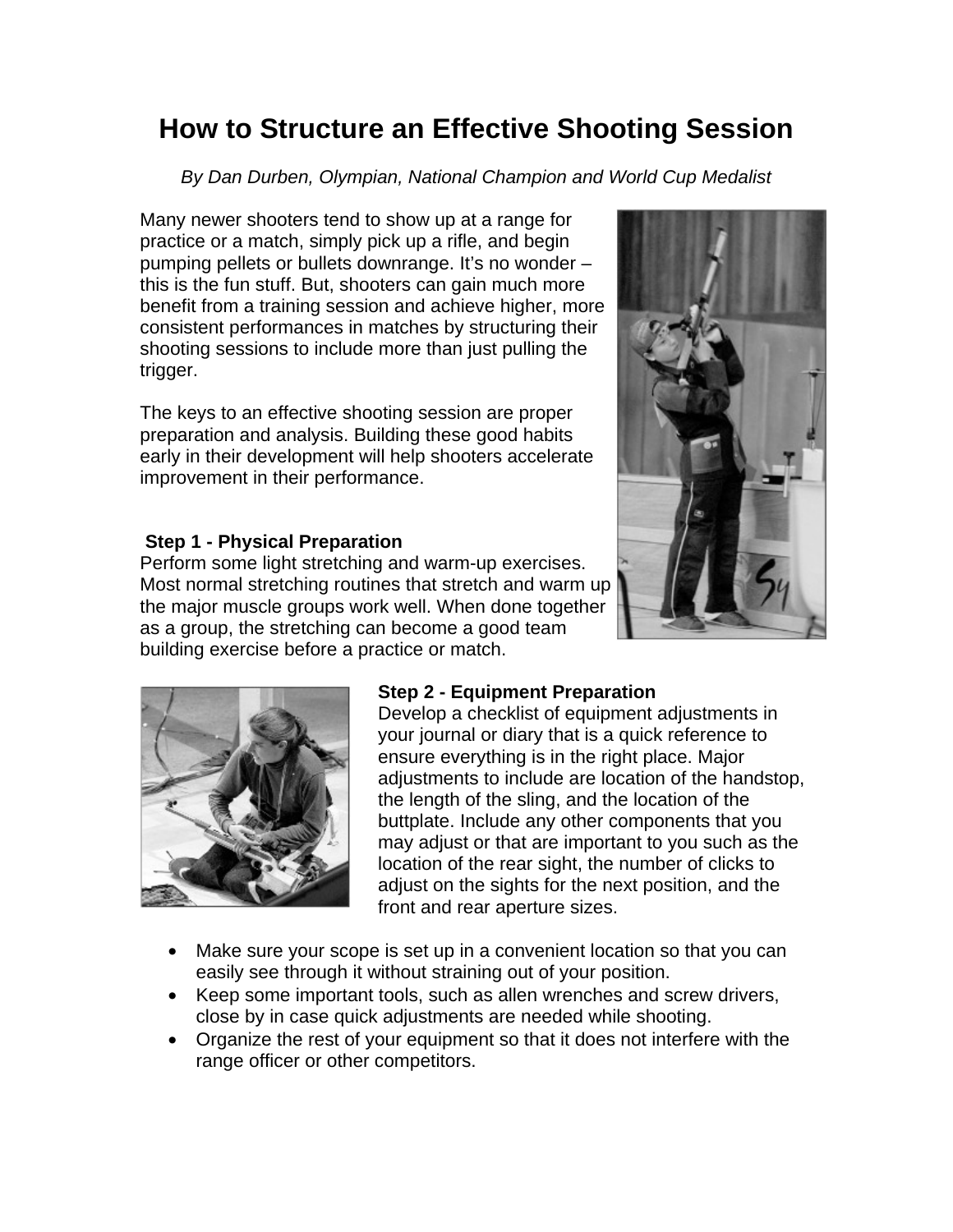#### **Step 3 - Mental Preparation**

Review notes in your journal or diary from previous training sessions and matches.

- Write down specific goals or plans for this training session or match. This should state specifically what you are trying to accomplish or work on during this session.
- Perform some relaxation and imagery exercises. Many shooters will go through progressive



relaxation, tensing and relaxing different muscle groups combined with mental images of relaxing scenarios to calm down and improve focus, concentration and body awareness. This is especially effective for shooters who get nervous before matches.



### **Step 4 - Position Preparation**

Develop a checklist of key position reminders in your journal or diary. These may include comments about hand position, foot position, keeping the right shoulder relaxed, making sure the front sight is centered in the rear aperture, checking balance – anything that is important for you to develop a good position.

Get into position and tune your balance and natural point of aim so that the rifle points at the center of the target with a minimum of muscle tension. To do this close your eyes, relax, and see if the position stays stable; then open your eyes and see if the sights point at the center of the target. If balance or natural point of aim is off, adjust and repeat until this is accomplished.

## **Step 5 - Shot Preparation**



Once you are in position with good balance and natural point of aim, begin shot rehearsal exercises. Mentally rehearse shots by picturing yourself performing perfect shots in your mind. Follow this with some dry firing or holding/aiming exercises.

Next begin taking sighting shots. Use the first few sighters to get settled in, to literally "sight in" (making sure the shots are hitting the target where the rifle is pointing), and to work on a specific aspect of a good shot, such as smooth triggering or good follow through.